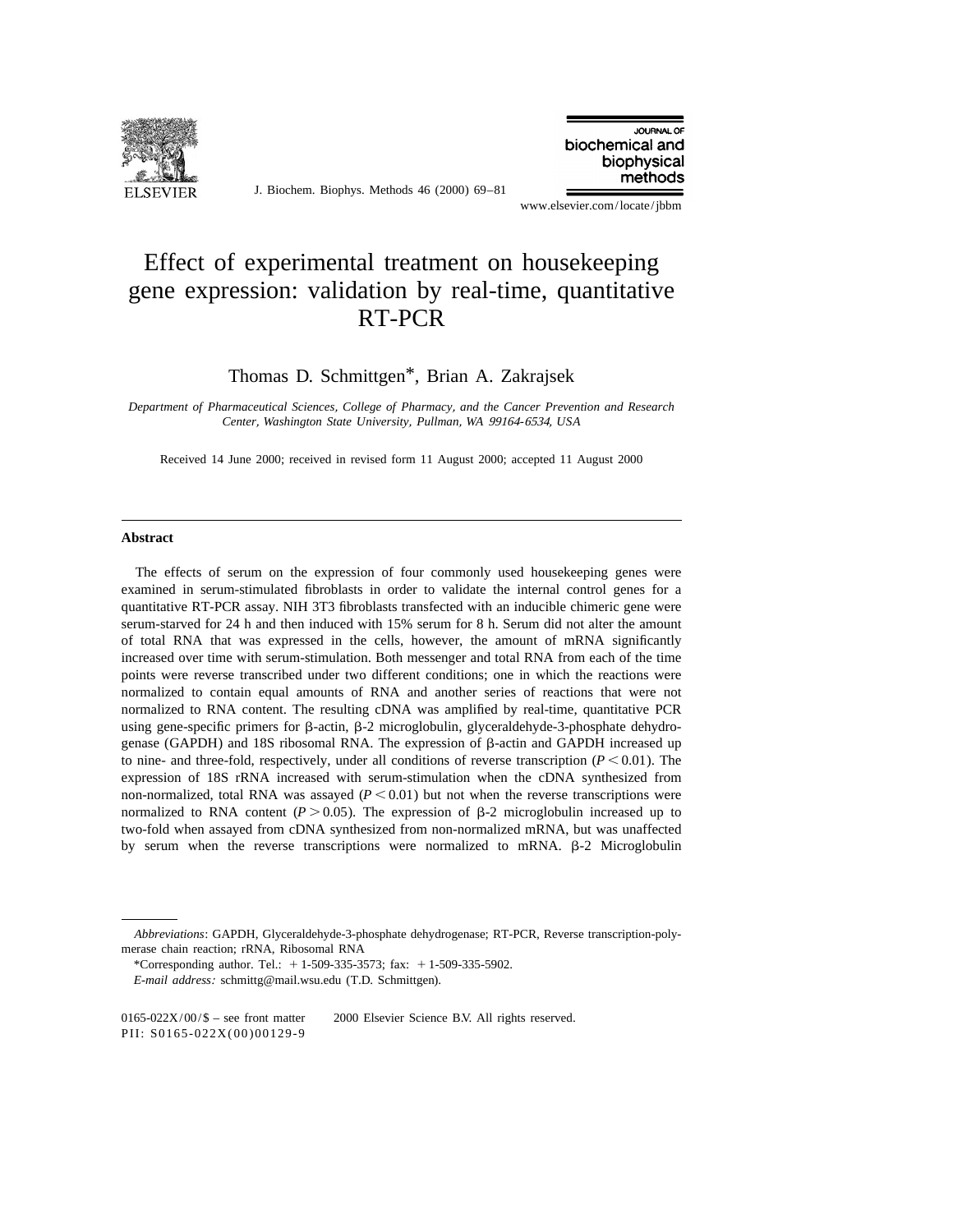expression was found to be directly proportional to the amount of mRNA that was present in non-normalized reverse transcription reactions. Thus,  $\beta$ -2 microglobulin and 18S rRNA are suitable internal control genes in quantitative serum-stimulation studies, while  $\beta$ -actin and GAPDH are not. The internal control gene needs to be properly validated when designing quantitative gene expression studies.  $\circ$  2000 Elsevier Science B.V. All rights reserved.

*Keywords*: Real-time PCR; Quantitative RT-PCR; Gene expression; SYBR green; Serum-stimulation

# **1. Introduction**

The response of mammalian cells to serum is a useful model to study complex cellular processes that are influenced by extracellular signaling molecules (reviewed in [1]). Cultured murine fibroblasts (e.g. NIH 3T3, Swiss 3T3, Balb/c 3T3) are particularly useful for these studies. Culture media supplemented with 10–20% serum provides the fibroblasts with the necessary polypeptide growth factors. Serum-starvation, or reducing the amount of serum in the culture media, forces the fibroblasts to enter a quiescent or  $G_0$  phase of the cell cycle. Quiescent cells may be stimulated to reenter the cell cycle by adding 10–20% serum. Serum-stimulation of quiescent fibroblasts induced numerous genes including transcription factors (c-Fos, c-Myc), cytoskeletal and extracellular matrix proteins ( $\beta$ -actin, fibronectin), enzymes (MAP kinase phosphatase-1, nitric oxide synthase) and many others [1]. Qualitative analysis of over 8600 different genes using cDNA microarray technology revealed that genes could be clustered into several different groups based upon their response to serum [2].

Quantitative gene expression assays are typically referenced to an internal control gene such as glyceraldehyde-3-phosphate dehydrogenase  $(GAPDH)$  or  $\beta$ -actin, to account for differences in RNA load. The amount of RNA assayed may fluctuate due to differences in tissue mass, cell number, experimental treatment or RNA extraction efficiency. Ideally, the conditions of the experiment should not influence the expression of the internal control gene. Selecting an internal control gene for quantitative gene expression studies of serum-stimulated fibroblasts is difficult because of the ubiquitous effect that serum has on gene expression [1,2]. We initiated mRNA stability studies using NIH 3T3 fibroblasts that were stably transfected with the serum-inducible fos–glo–myc chimeric gene [3]. Fibroblasts transfected with these chimeric genes are routinely used to study mRNA decay. In order to validate a quantitative RT-PCR assay to study decay of the fos–glo–myc mRNA, we examined the effect of serum on the expression of several candidate internal control genes.

We report a detailed quantitative analysis of the expression of four commonly used housekeeping genes during the early response to serum and the appropriate internal controls to use in quantitative serum-stimulation studies. The methodology reported here may be applied to other quantitative gene-expression studies to evaluate the effects of experimental treatment on the expression of potential internal control genes.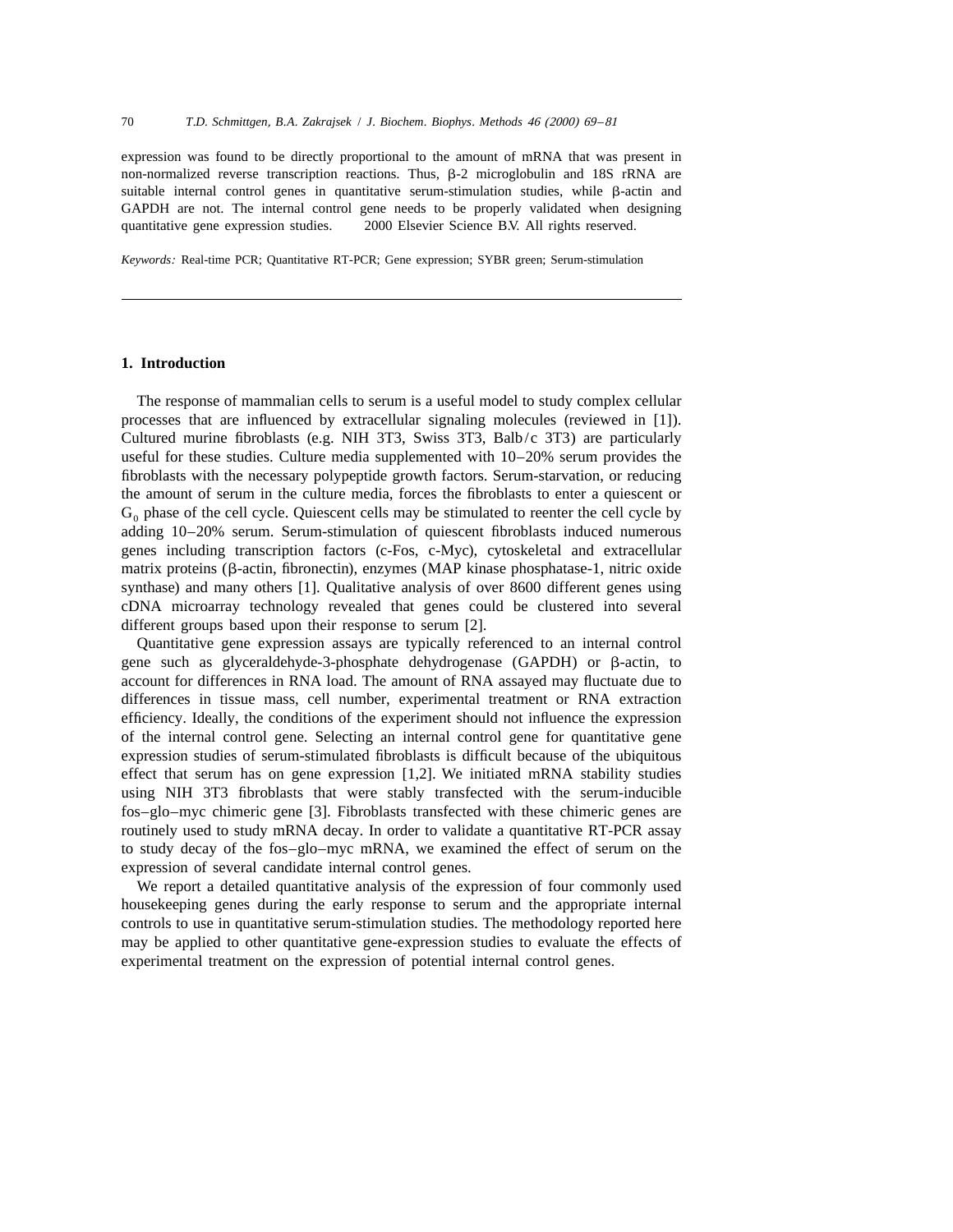#### **2. Materials and methods**

#### 2.1. *Chemicals*

Tissue culture reagents, random hexamers and MMLV reverse transcriptase were from Life Technologies (Gaithersberg, MD, USA). Hygromycin B was purchased from Sigma (St. Louis, MO, USA). The RNeasy Mini RNA isolation kit was from Qiagen (Valencia, CA, USA). The SYBR green I PCR kit was purchased from PE Biosystems (Foster City, CA, USA). SYBR green II was purchased from Molecular Probes (Eugene, OR, USA).

# 2.2. *Tissue culture*

NIH 3T3 fibroblasts stably transfected with the fos–glo–myc chimeric gene were generously provided by Dr. Jeffery Ross (University of Wisconsin, Madison, WI, USA). The chimeric fos–glo–myc gene consists of the  $\beta$ -globin gene fused in-frame to a portion of the c-myc 3' untranslated region. The chimeric gene was placed downstream from the serum-inducible c-fos promoter [3]. The fos–glo–myc cells were cultured in a complete medium consisting of Dulbecco's Modified Eagle Medium (D-MEM) supplemented with 10% calf serum, 100 U/ml penicillin, 100  $\mu$ g/ml streptomycin and 200  $\mu$ g/ml hygromycin B. The cells were cultured at 37<sup>o</sup>C in a humidified environment of 5%  $CO<sub>2</sub>/air$ .

#### 2.3. *Serum induction experiments*

The serum starvation and induction experiments were conducted in a similar manner to those previously reported [3]. Early passage cells  $( $20$ ) were used in all of the$ experiments. Cells were plated at low density in six-well plates. Upon reaching 70% confluency, complete medium was removed and the cells were rinsed three times in warm phosphate-buffered saline (PBS). A starvation media consisting of D-MEM/ penicillin/streptomycin and 0.5% dialyzed fetal bovine serum was added for 24 h. During the starvation period, the cells were cultured in a humidified environment of 7.5%  $CO<sub>2</sub>/air$ . Following the starvation period, 15% dialyzed fetal bovine serum was added and the cells were cultured in the humidified incubator,  $5\%$  CO<sub>2</sub>/air. At various time points following the addition of serum, the media was removed, the cells were lysed in 350  $\mu$ 1 of buffer RLT (Qiagen). Cell lysates were immediately frozen in a dry ice/ethanol slurry and stored at  $-80^{\circ}$ C. Cells were plated in triplicate for each time point.

# 2.4. *RNA extraction and quantification*

Total cellular RNA was isolated from the cells using the RNeasy Mini, RNA isolation kit (Qiagen). Total RNA was eluted from the RNeasy Mini columns with 60  $\mu$ l of RNase-free water. mRNA was obtained from the total RNA using the PolyATract mRNA isolation system III, according to the manufacturer's instructions (Promega,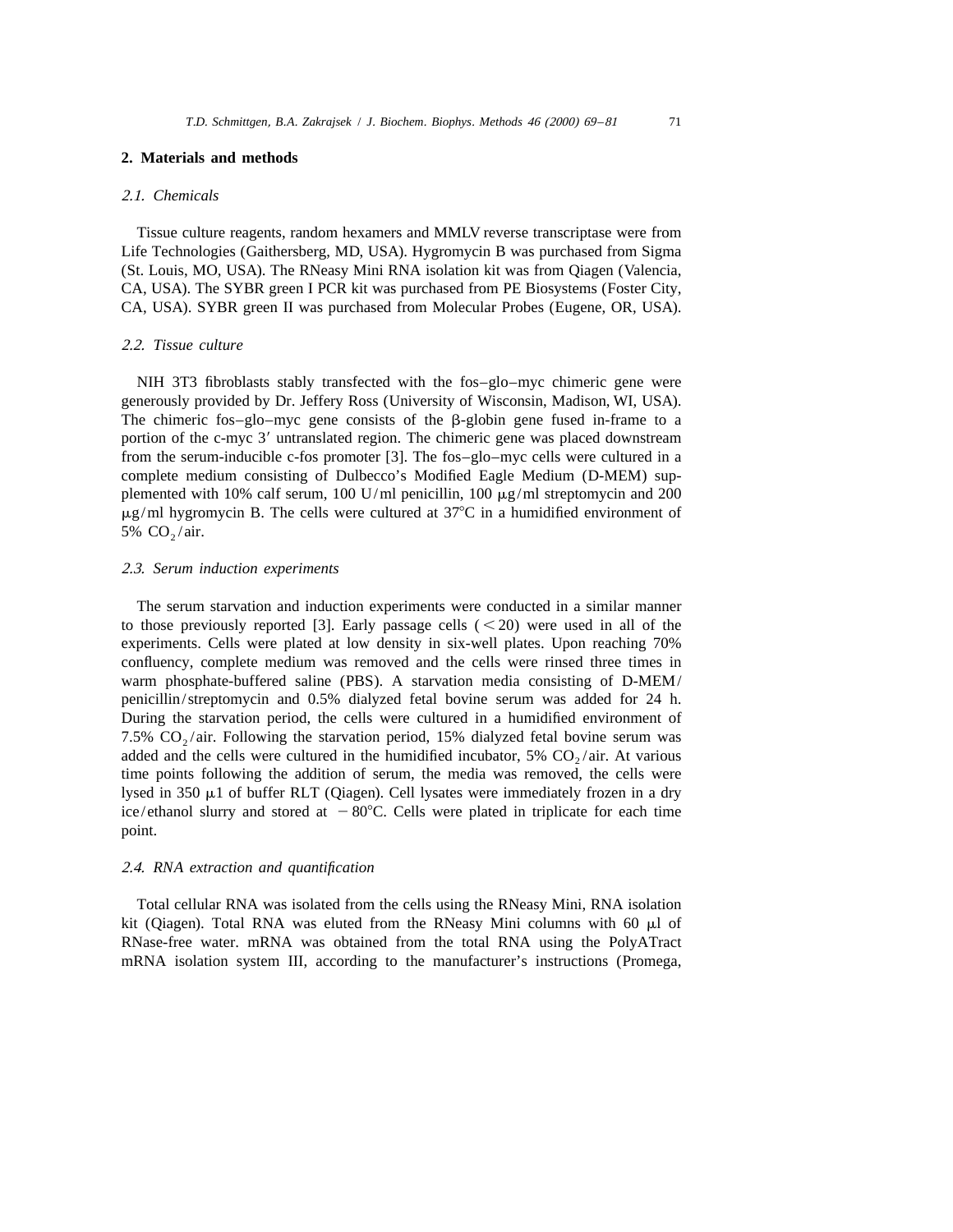Madison, WI, USA). The amount of total or messenger RNA isolated from the cells was quantified using the SYBR green II fluorescent dye. RNA was diluted in a TEF buffer (10 mM Tris–HCl, pH 7.5, 1 mM EDTA,  $1 \times$  SYBR green II). Standard curves ranging from 4 to 500 ng/ml were constructed by diluting the total RNA isolated from the NIH 3T3 fibroblasts. To quantify mRNA, standard curves were prepared by diluting rat liver poly  $(A)^+$  RNA (Sigma) to produce a standard curve ranging from 4 to 250 ng/ml. Fluorescence was detected in a CytoFluor series 4000 multi-well plate reader (PerSeptive Biosystems, Farmington, MA, USA), with excitation at 460 nm and emission at 530 nm.

# 2.5. *Reverse transcription*

A 25-µl volume of the RNA solution (non-normalized conditions) or 800 ng of total RNA (normalized conditions) was added to a reaction containing 50 mM Tris–HCl (pH 8.3), 10 mM dithiothreitol, 0.0225 OD<sub>260</sub> units of random hexamers, 3.5  $\mu$ g of bovine serum albumin, 3 mM  $MgCl<sub>2</sub>$ , 0.5 mM of the deoxynucleotide triphosphates, 30 units of RNAguard RNase inhibitor, 500 units of MMLV reverse transcriptase and RNase-free water to 50  $\mu$ l. Reactions were incubated at 26°C for 10 min, then at 42° for 45 min followed by  $75^{\circ}$ C for 10 min, to inactivate the reverse transcriptase. cDNA was synthesized from 25  $\mu$ l of the mRNA solution (non-normalized conditions) or 6 ng of mRNA (normalized conditions) using the identical reaction conditions listed above, except that the reverse transcriptions were primed with 0.31  $\mu$ g of oligo dT (12–18) (Life Technologies). The cDNA was stored at  $-80^{\circ}$ C.

#### 2.6. *Real*-*time quantitative PCR*

Primers used for the PCR are listed in Table 1. All of the PCR primers were synthesized by Operon Technologies (Alameda, CA, USA) except the primers for GAPDH, which were purchased from PE Biosystems. Real-time quantitative PCR was performed in the GeneAmp 5700 Sequence Detection System (PE Biosystems) using SYBR green detection as previously described [4]. The endpoint used in the real-time PCR quantification,  $C_i$ , is defined as the PCR cycle number that crosses an arbitrarily

Table 1

Primers used in the PCR. The nucleotide sequences of the PCR primers used to assay gene expression by real-time quantitative PCR are shown

| Gene                     | Forward primer    | Reverse primer     |
|--------------------------|-------------------|--------------------|
| $\beta$ -Actin           | 5'ACCAACTGGGACGAT | 5'TACGACCAGAGG     |
|                          | ATGGAGAAGA 3'     | CATACAGGGACAA 3'   |
| $\beta$ -2 Microglobulin | 5'GCTATCCAGAAAACC | 5'CATGTCTCGATCCCA  |
|                          | CCTCAA 3'         | GTAGACGGT 3'       |
| <b>GAPDH</b>             | 5'TGCACCACCAACTGC | 5'GATGCAGGGATGAT   |
|                          | TTAG 3'           | GTTC 3'            |
| 18S rRNA                 | 5'GTAACCCGTTGAACC | 5'CCAT CCAATCGGTAG |
|                          | CCATT 3'          | TAGCG3'            |
|                          |                   |                    |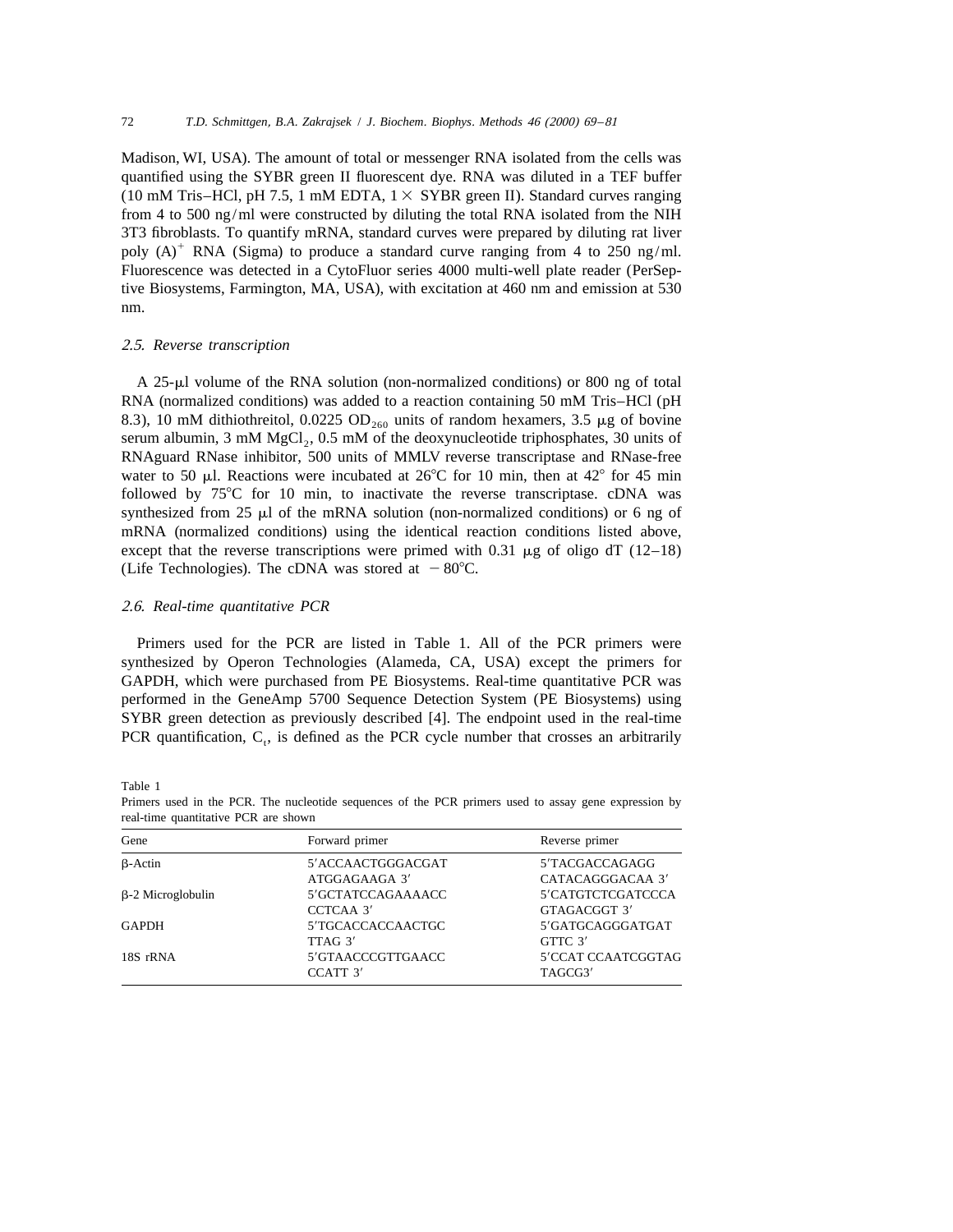placed signal threshold. Gene expression was presented using a modification of the  $2^{-\Delta\Delta\text{Ct}}$  method, first described by K. Livak in PE Biosystems Sequence Detector User Bulletin 2 [5]. The expression of each housekeeping gene was presented as  $2^{-\Delta\text{Ct}}$ , where  $\Delta C_t$  (C<sub>tTime X</sub> – C<sub>tTime 0</sub>) and time 0 represents the 1  $\times$  expression of each gene.

# 2.7. *Statistics*

Least-squares linear regression analysis was performed using Sigma Plot for Windows Version 4.0 (SPSS, Inc., Chicago, IL, USA). One-way ANOVA was used to study the association between serum-stimulation time and the level of gene expression. Fold increase in mRNA was the dependent variable. A  $P$  value  $\leq 0.05$  was considered to be significant. Analysis was performed using SAS (SAS institute, Carey, NC, USA).

# **3. Results**

#### 3.1. *Relationship between serum stimulation and cellular RNA levels*

NIH 3T3 fibroblasts were forced to enter a quiescent state by a 24-h period of serum-starvation in 0.5% serum. The cells were stimulated with 15% serum and samples were collected over 8 h. Serum-stimulation produced a steady increase in mRNA synthesis, increasing to a maximum of two-fold over 8 h (Fig. 1). The relationship between the time of serum-stimulation and mRNA content was statistically significant  $(P < 0.001$ , Table 2). No significant relationship was observed between the serumstimulation time and the amount of total RNA that was isolated from the cells (Fig. 1 and Table 2). These data demonstrate that the early response of serum-starved fibroblasts to serum is to synthesize mRNA but not total RNA.

# 3.2. *Effect of serum on housekeeping gene expression*; *analysis of cDNA synthesized from total RNA*

The cDNA obtained from the serum-stimulated fibroblasts was amplified by real-time, quantitative PCR using gene-specific primers for  $\beta$ -actin,  $\beta$ -2 microglobulin, GAPDH or 18S rRNA. These genes represent standard housekeeping genes that are commonly used in quantitative gene expression studies. Amplification of cDNA synthesized from non-normalized, total RNA revealed that the expression of GAPDH and  $\beta$ -actin increased by a maximum of two- and four-fold, respectively, over the 8 h of serumstimulation ( $P < 0.01$ , Fig. 2). The expression of  $\beta$ -2 microglobulin was unaffected by serum-stimulation ( $P = 0.2319$ , Fig. 2A). Serum-stimulation increased the expression of 18S rRNA barely above one-fold, however, the relationship was significant  $(P < 0.01$ , Fig. 2D).

Although the amount of total RNA produced by the cells did not significantly change with serum-stimulation (Fig. 1), we wanted to determine if the effect of serum on gene expression (Fig. 2A–D) was related to the amount of total RNA that was added to the reverse transcriptions. The reverse transcription reactions were normalized to contain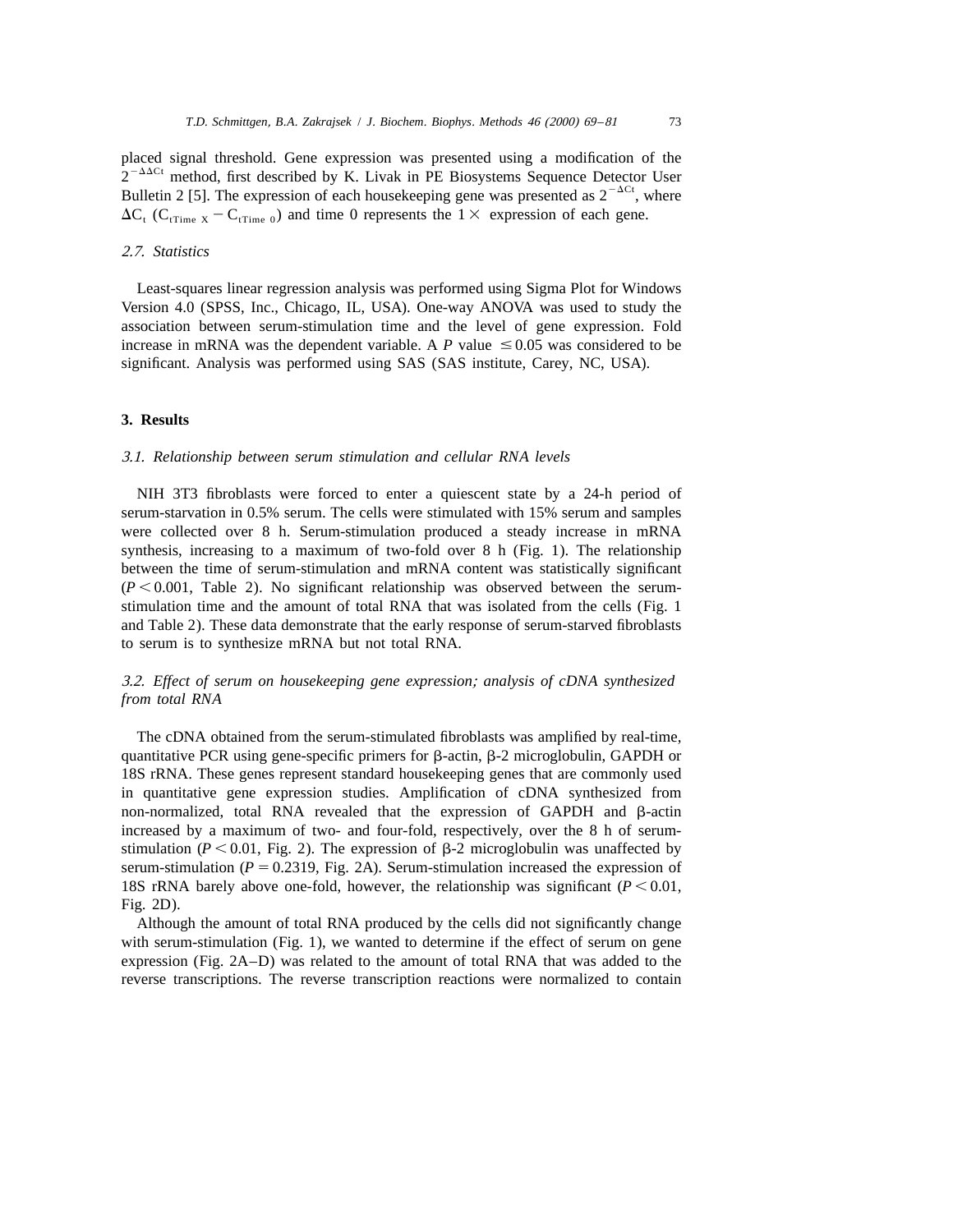

Fig. 1. Relationship between serum-stimulation and cellular RNA levels. 3T3 fibroblasts were cultured in six-well plates, serum-starved for 24 h and induced with 15% serum for 8 h. At each time point, total and messenger RNA were isolated from the fibroblasts and quantified. The data presented on the *y* axis represents the concentration of (A) or (B) RNA that was present in the final solution of isolate. Mean $\pm$ S.D. (*n* = 3). The *P* values were determined by ANOVA.

equal amounts of total RNA. Amplification of cDNA obtained from normalized, total RNA revealed that the expression of  $\beta$ -actin and GAPDH increased by a maximum of eight- and three-fold, respectively, over the 8 h of serum-stimulation  $(P < 0.0001$ , Fig. 2). Amplification of the same cDNA with primers for  $\beta$ -2 microglobulin demonstrated that the expression was unaffected by serum  $(P = 0.077,$  Fig. 2E). Analysis of 18S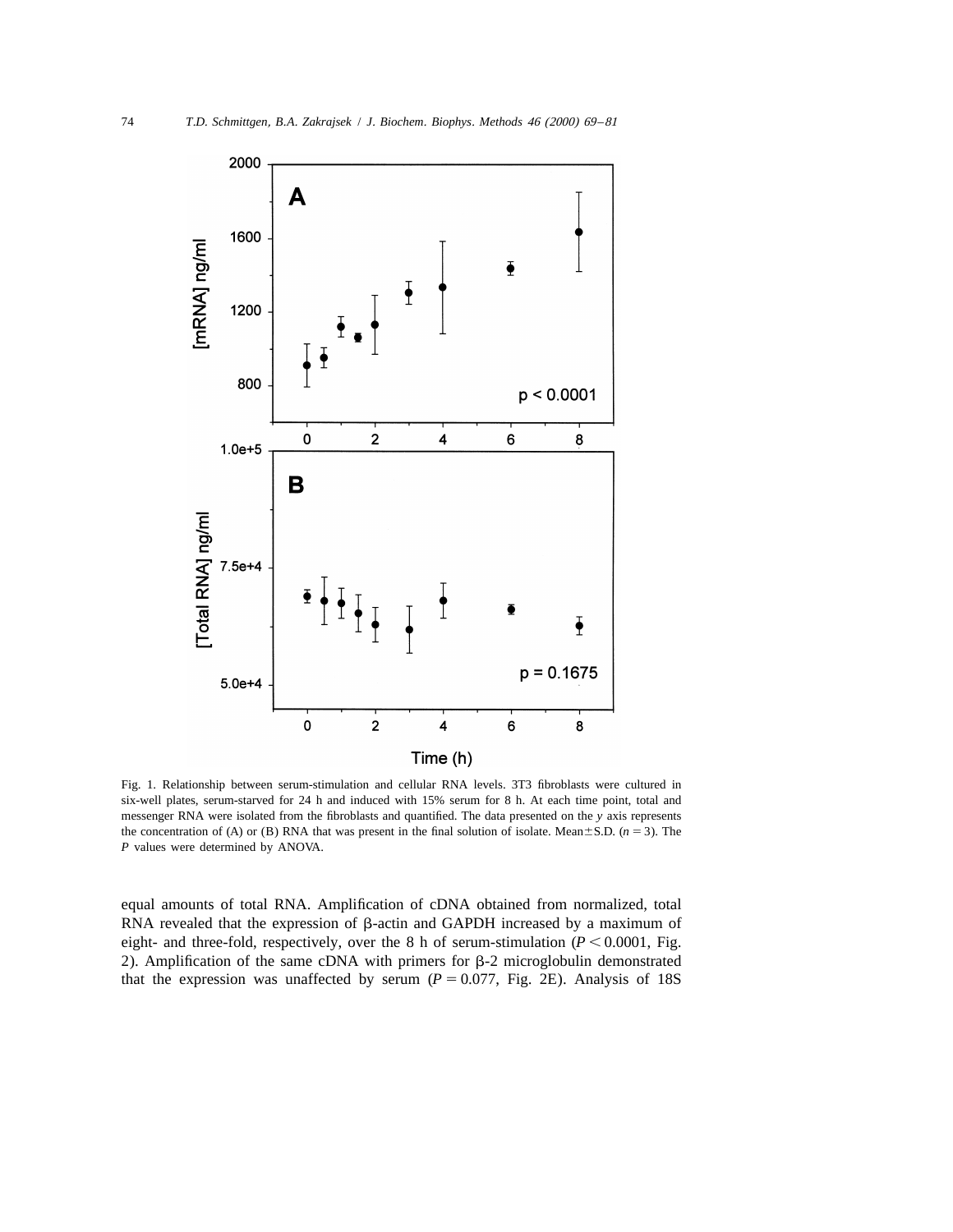| Relationship between serum-stimulation time and expression of cellular messenger or total RNA <sup>a</sup> |            |                     |  |  |
|------------------------------------------------------------------------------------------------------------|------------|---------------------|--|--|
| Relationship between serum-<br>stimulation time and fold change in:                                        | Experiment | P value             |  |  |
| <b>Total RNA</b>                                                                                           |            | 0.1675<br>0.1472    |  |  |
| mRNA                                                                                                       |            | < 0.0001<br>< 0.001 |  |  |

Table 2

| <sup>a</sup> Statistical data describing the relationship between time of serum stimulation and the fold-change in |
|--------------------------------------------------------------------------------------------------------------------|
| messenger or total RNA are presented. The association between serum-stimulation time and the level of RNA          |
| was verified by one-way ANOVA. Fold-increase in RNA was the dependent variable. $P \le 0.05$ was considered        |
| to be significant. The data are taken from Fig. 1. Each experiment was performed in duplicate.                     |

rRNA expression from the cDNA synthesized from normalized, total RNA revealed that the expression of 18S rRNA was unaffected by serum  $(P > 0.05$ , Fig. 2H).

# 3.3. *Effect of serum on housekeeping gene expression*; *analysis of cDNA synthesized from mRNA*

Since  $\beta$ -2 microglobulin,  $\beta$ -actin and GAPDH are expressed as mRNA, we wanted to study the effect of serum stimulation on housekeeping gene expression by amplifying cDNA that was synthesized from mRNA. Amplification of the cDNA obtained from non-normalized mRNA revealed that the expression of  $\beta$ -actin and GAPDH increased by a maximum of six-fold, while  $\beta$ -2 microglobulin increased by about two-fold (Fig. 3). The relationship between serum-stimulation time and expression of all three housekeeping genes was statistically significant (Table 3). Since serum increased the amount of mRNA in the cells (Fig. 1), we wanted to determine if the increase in gene expression observed in Fig. 3A–C was due to the increasing amounts of mRNA that were reverse transcribed. When the cDNA obtained from normalized mRNA was amplified, the relationship between serum-stimulation and expression of  $\beta$ -actin and GAPDH was statistically significant  $(P < 0.05)$  while the expression of  $\beta$ -2 microglobulin was unaffected by serum  $(P = 0.2345,$  Fig. 3D–F).

# 3.4. *Relationship between cellular mRNA levels and housekeeping gene expression*

The effect of serum on housekeeping gene expression was compared to the amount of mRNA that was isolated from the fibroblasts. The change in mRNA was plotted on the abscissa and the change in gene expression on the ordinate. The concentration of mRNA was determined by fluorescence detection (SYBR green II). The gene expression data were obtained from the amplification of cDNA synthesized from non-normalized mRNA for  $\beta$ -2 microglobulin,  $\beta$ -actin and GAPDH.

All three graphs produced slopes with a positive value, demonstrating that the increase in mRNA was reflected by the expression of the individual housekeeping gene (Fig. 4). The slopes of the  $\beta$ -2 microglobulin,  $\beta$ -actin and GAPDH plots were 0.73, 2.94 and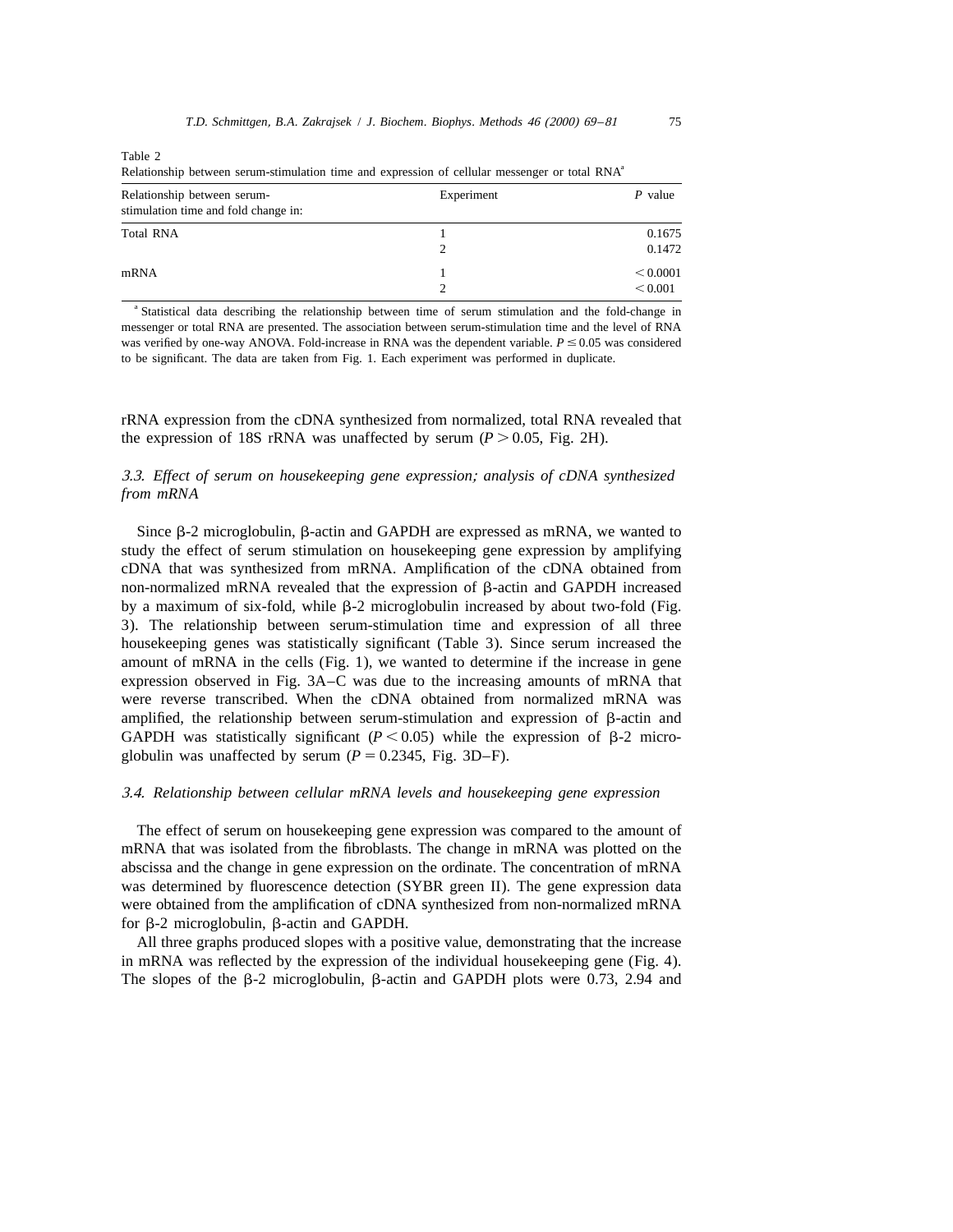

Fig. 2. Effect of serum-stimulation on housekeeping gene expression; reverse transcription of total RNA. NIH 3T3 fibroblasts were cultured in six-well plates, serum-starved for 24 h and induced with 15% serum for 8 h. Total RNA was isolated from the cells and converted to cDNA in reactions that were normalized to contain equivalent amounts of total RNA, or not normalized. Left panel, real-time quantitative PCR of cDNA synthesized from non-normalized total RNA using gene-specific primers for  $(A)$   $\beta$ -2 microglobulin,  $(B)$ b-actin, (C) GAPDH and (D) 18S rRNA. Right panel, real-time quantitative PCR of cDNA synthesized from normalized total RNA using gene-specific primers for  $(E)$   $\beta$ -2 microglobulin,  $(F)$   $\beta$ -actin,  $(G)$  GAPDH and (H) 18S rRNA. Mean $\pm$ S.D. (*n* = 3).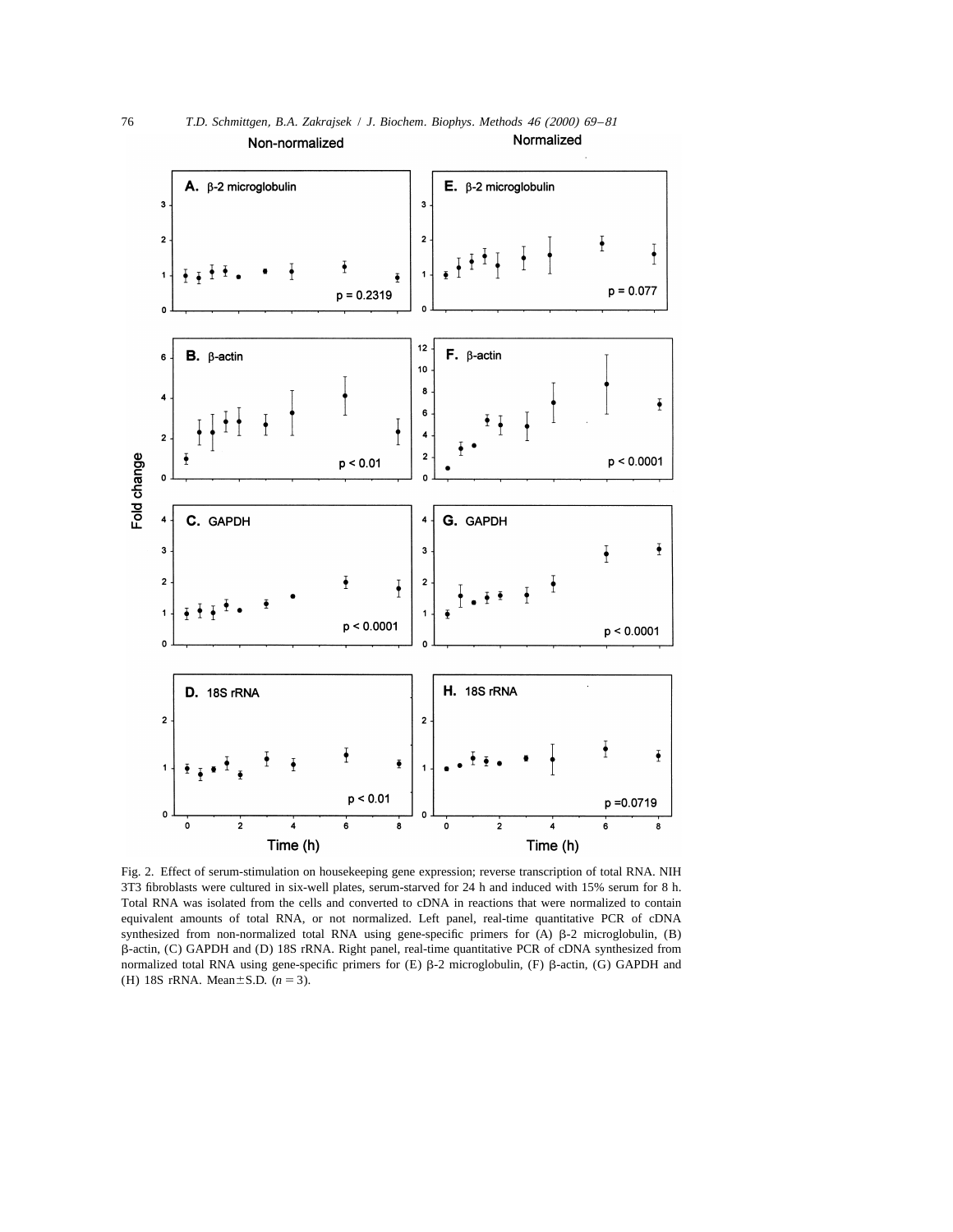

Fig. 3. Effect of serum stimulation on housekeeping gene expression; reverse transcription of mRNA. NIH 3T3 fibroblasts were cultured in six-well plates, serum-starved for 24 h and induced with 15% serum for 8 h. Messenger RNA was isolated from the cells and converted to cDNA in reactions that were normalized to contain equivalent amounts of mRNA, or not normalized. Left panel, PCR of cDNA synthesized from non-normalized mRNA using gene-specific primers for (A) β-2 microglobulin, (B) β-actin and (C) GAPDH. Right panel, PCR of cDNA synthesized from normalized mRNA using gene-specific primers for  $(D)$   $\beta$ -2 microglobulin, (E)  $\beta$ -actin and (F) GAPDH. Results are expressed as the mean $\pm$ S.D. (*n* = 3).

3.18, respectively. A slope with a value of one confirms that serum affected the expression of the housekeeping gene to the same extent as it did cellular mRNA. A slope with a value greater than one demonstrates that serum stimulated the expression of the housekeeping gene greater than it affected cellular mRNA. Another interpretation is that a slope of one demonstrates that the quantity of the expressed gene at any given time point is equal to the amount of mRNA that was added to the reverse transcription reaction, while a slope greater than one implies that the quantity of the expressed gene is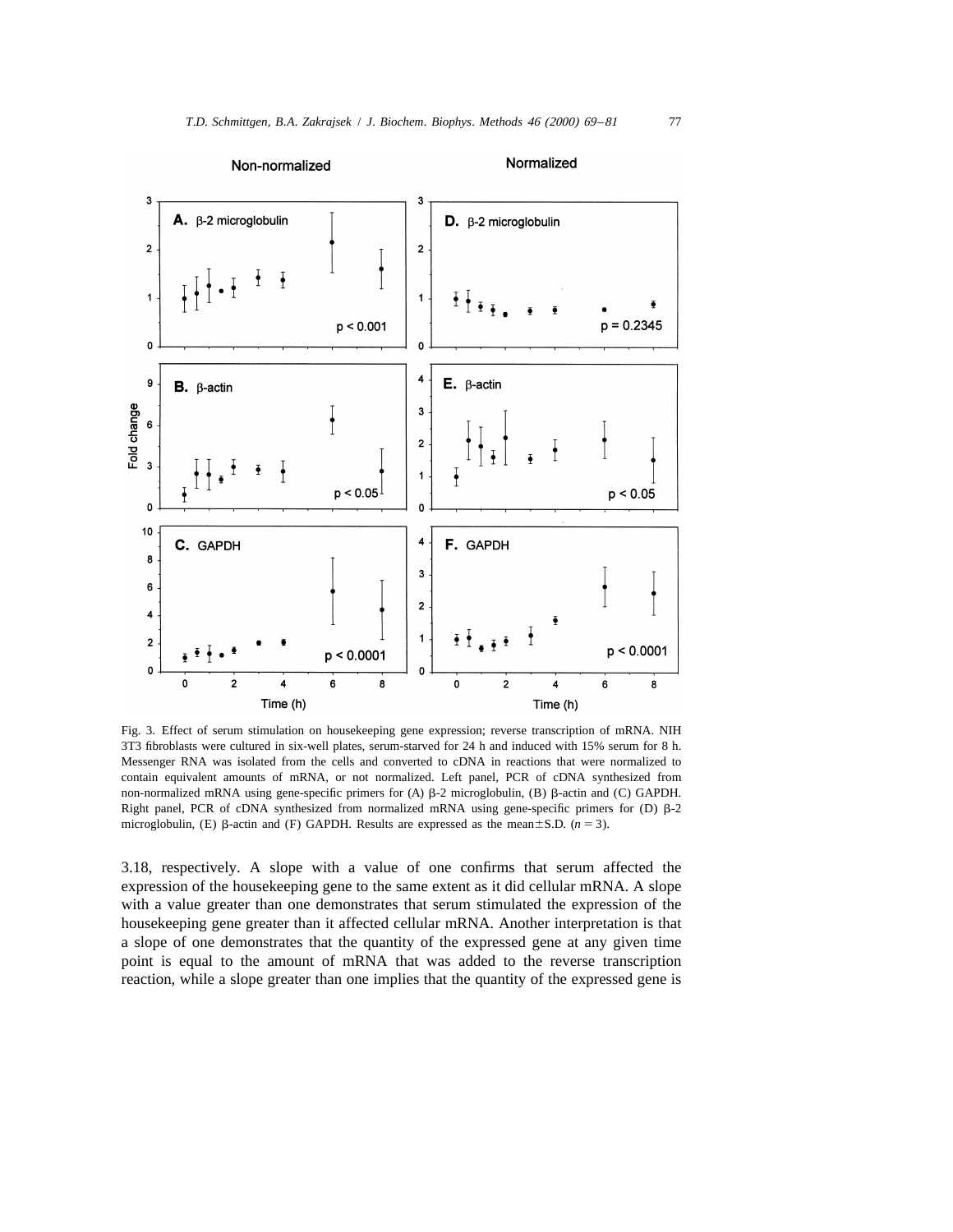| Relationship between serum-stimulation<br>time and housekeeping gene expression.<br>Quantitative PCR analysis of cDNA<br>synthesized from: | Gene                     | $P$ value |
|--------------------------------------------------------------------------------------------------------------------------------------------|--------------------------|-----------|
| Non-normalized, total RNA                                                                                                                  | $\beta$ -2 microglobulin | 0.2319    |
|                                                                                                                                            | β-actin                  | < 0.01    |
|                                                                                                                                            | <b>GAPDH</b>             | < 0.0001  |
|                                                                                                                                            | 18SrRNA                  | < 0.01    |
| Normalized, total RNA                                                                                                                      | $\beta$ -2 microglobulin | 0.077     |
|                                                                                                                                            | β-actin                  | < 0.0001  |
|                                                                                                                                            | <b>GAPDH</b>             | < 0.0001  |
|                                                                                                                                            | 18SrRNA                  | 0.0719    |
| Non-normalized mRNA                                                                                                                        | $\beta$ -2 microglobulin | < 0.05    |
|                                                                                                                                            | β-actin                  | < 0.0001  |
|                                                                                                                                            | <b>GAPDH</b>             | < 0.001   |
| Normalized mRNA                                                                                                                            | $\beta$ -2 microglobulin | 0.2345    |
|                                                                                                                                            | β-actin                  | < 0.05    |
|                                                                                                                                            | <b>GAPDH</b>             | < 0.0001  |
|                                                                                                                                            |                          |           |

Table 3

Relationship between serum-stimulation time and housekeeping gene expression<sup>a</sup>

<sup>a</sup> A summary of the statistical data describing the relationship between time of serum stimulation and the fold-change in housekeeping gene expression is presented. The association between serum-stimulation time and the level of gene expression was verified by one-way ANOVA. Fold-increase in gene expression was the dependent variable.  $P \le 0.05$  was considered to be significant. The data were taken from Figs. 2 and 3.

greater than the amount of mRNA that was reverse transcribed.  $\beta$ -2 Microglobulin is the only gene assayed whose slope approaches a value of one (Fig. 4).

# **4. Discussion**

# 4.1. *Appropriate internal control genes for quantitative serum*-*stimulation studies*

Ideally, the internal control gene for quantitative gene expression studies should not be influenced by the conditions of the experiment. We demonstrate that serum-stimulation influenced the expression of several commonly used housekeeping genes. Serum stimulation for 8 h significantly increased the expression of  $\beta$ -actin and GAPDH (Figs.  $2-3$  and Table 3). Furthermore, serum stimulated the expression of  $\beta$ -actin and GAPDH to a greater extent than it influenced cellular mRNA levels (Fig. 4). These data demonstrate that the expression of  $\beta$ -actin and GAPDH does not reflect the amount of total or messenger RNA that was added to each reverse transcription reaction. We conclude, therefore, that  $\beta$ -actin and GAPDH should not be used as internal controls in quantitative gene expression studies using serum-stimulated fibroblasts.

Amplification of the cDNA that was synthesized from normalized, total RNA demonstrated that no relationship existed between the time of serum stimulation and expression of 18S rRNA ( $P > 0.05$ , Fig. 2H and Table 3). A significant relationship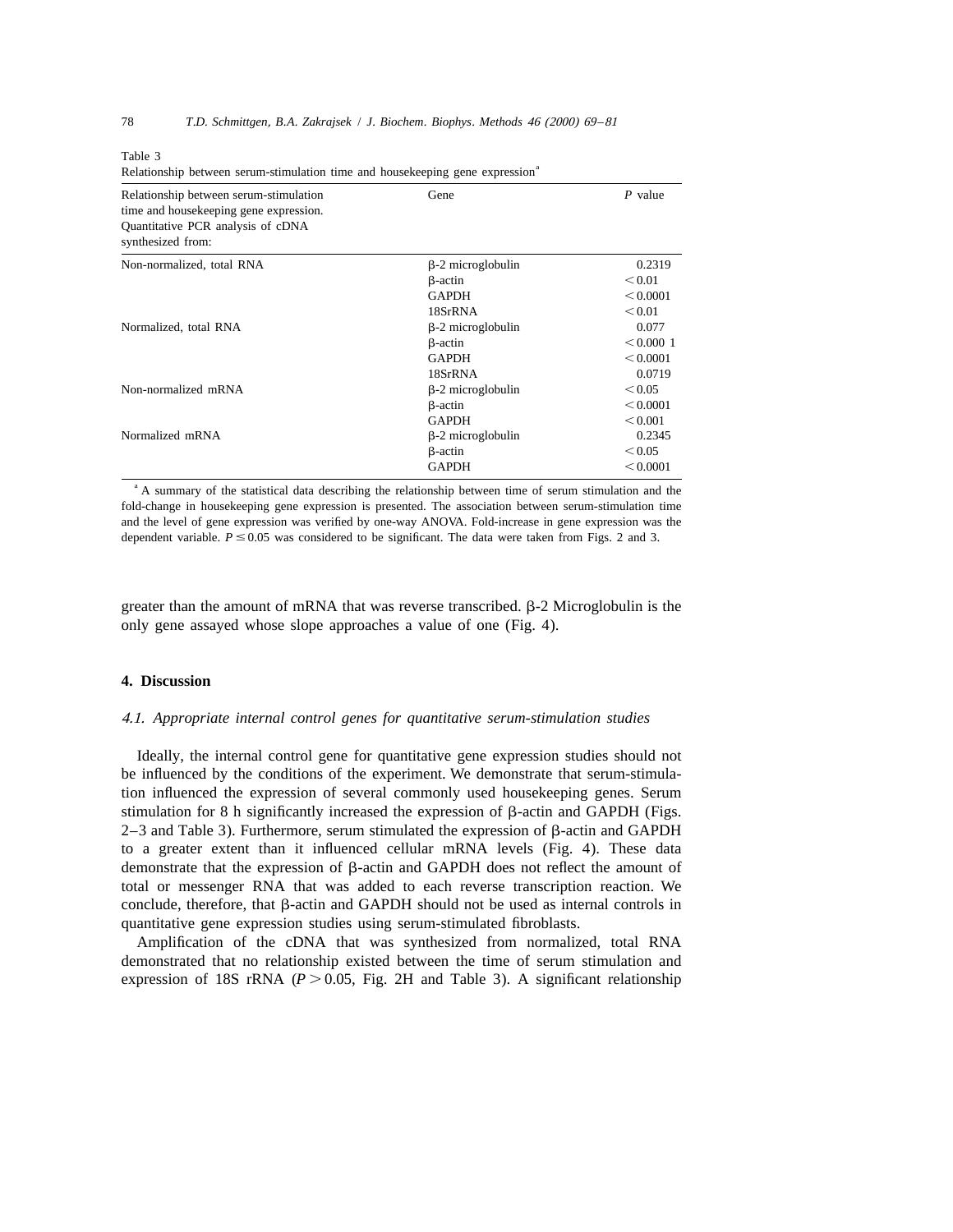

Fig. 4. Relationship between the cellular mRNA levels and housekeeping gene expression. NIH 3T3 fibroblasts were serum-starved for 24 h and induced with 15% serum over 8 h. The mRNA was isolated from the fibroblasts, quantified and converted to cDNA; the mRNA content was not normalized in these reactions. The cDNA was amplified by real-time PCR using gene-specific primers for  $\beta$ -2 microglobulin,  $\beta$ -actin and GAPDH. The change in mRNA over 8 h of serum-stimulation versus the change in expression of  $(A)$   $B-2$ microglobulin,  $(B)$   $\beta$ -actin and  $(C)$  GAPDH is presented. The lines represent the least-squares linear regression. Results are expressed as the mean $\pm$ S.D. (*n* = 3).

existed between serum-stimulation time and 18S rRNA expression when cDNA obtained by reverse transcribing unequal amounts of total RNA was analyzed  $(P < 0.01$ , Fig. 2D). We conclude that 18S rRNA may be used as an internal control in quantitative gene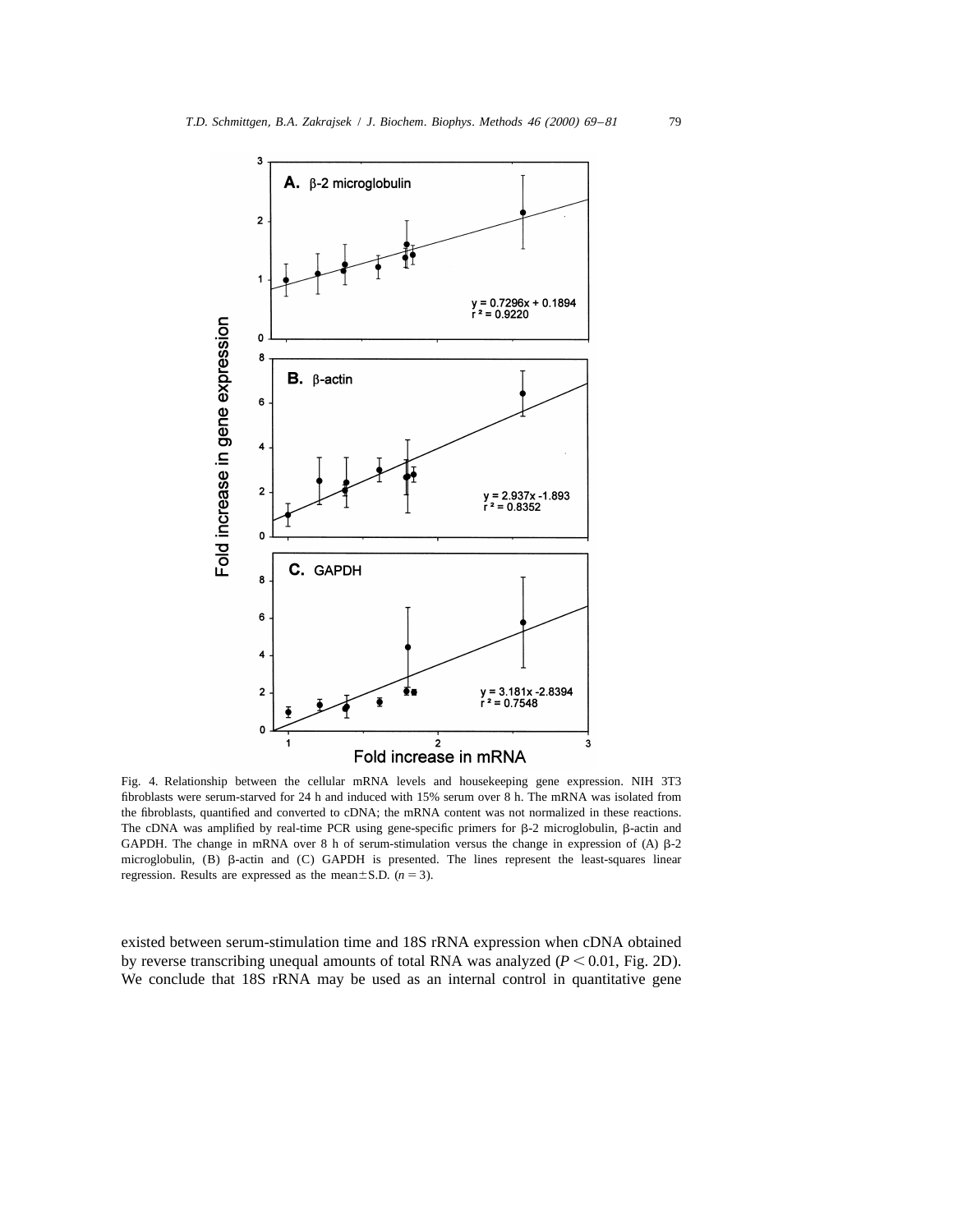expression studies of serum-stimulated fibroblasts only when the reverse transcriptions contain equal amounts of RNA.

Serum stimulation did not greatly influence the expression of  $\beta$ -2 microglobulin (Figs. 2 and 3).  $\beta$ -2 Microglobulin expression significantly increased when cDNA synthesized from non-normalized mRNA was amplified (Fig. 3A). However, when these data were plotted against the change in cellular mRNA, the expression of  $\beta$ -2 microglobulin directly paralleled the change in mRNA (Fig. 4A). Therefore,  $\beta$ -2 microglobulin may be used as an internal control in quantitative serum-stimulation studies. This includes situations when total or messenger RNA is reverse transcribed and whether the reactions are normalized or not.

# 4.2. *Appropriate methods of cDNA synthesis for quantitative serum*-*stimulation studies*

Various methods to synthesize cDNA for quantitative RT-PCR analysis have been reported in the literature. These include methods to amplify cDNA obtained from total [6–8] or messenger RNA [2,5]; some reports normalized the RNA content in the reverse transcription reaction [2,6,7], others did not [5,8]. As demonstrated here, internal control genes may be used to quantify cDNA synthesized from non-normalized messenger or total RNA, as long as the conditions are properly validated. Since RNA is an unstable molecule, it is advantageous to perform the quickest and least complicated method when preparing RNA for RT-PCR. The isolation of mRNA from total RNA requires the binding of the poly A RNA to oligo dT and is somewhat more complicated and expensive to perform than the isolation of total RNA. Normalization of RNA content adds two additional steps to the procedure, i.e., (i) quantification of the RNA (typically by optical density or a fluorescence assay) and (ii) pipeting different amounts of RNA and water into individual reaction tubes. Our long-term objective is to develop highthroughput quantitative RT-PCR assays in a 96-well format using serum-stimulated fibroblasts. Assays designed using cDNA synthesized from non-normalized RNA will increase throughput and reduce error.

## 4.3. *Conclusions*

We report a detailed investigation of the effects of serum on the expression of standard housekeeping genes that are typically used as internal controls in quantitative RT-PCR assays. This analysis was facilitated by the sensitivity and efficiency of real-time quantitative PCR. The methodology reported here may be applied to other quantitative RT-PCR studies where the experimental treatment affects the expression of the internal control genes. We demonstrate that certain housekeeping genes (18S rRNA and  $\beta$ -2 microglobulin) may be used as internal controls in quantitative gene expression studies in serum-stimulated fibroblasts, while others  $(\beta$ -actin and GAPDH) may not. Proper validation of internal control genes is necessary when designing quantitative gene-expression studies.